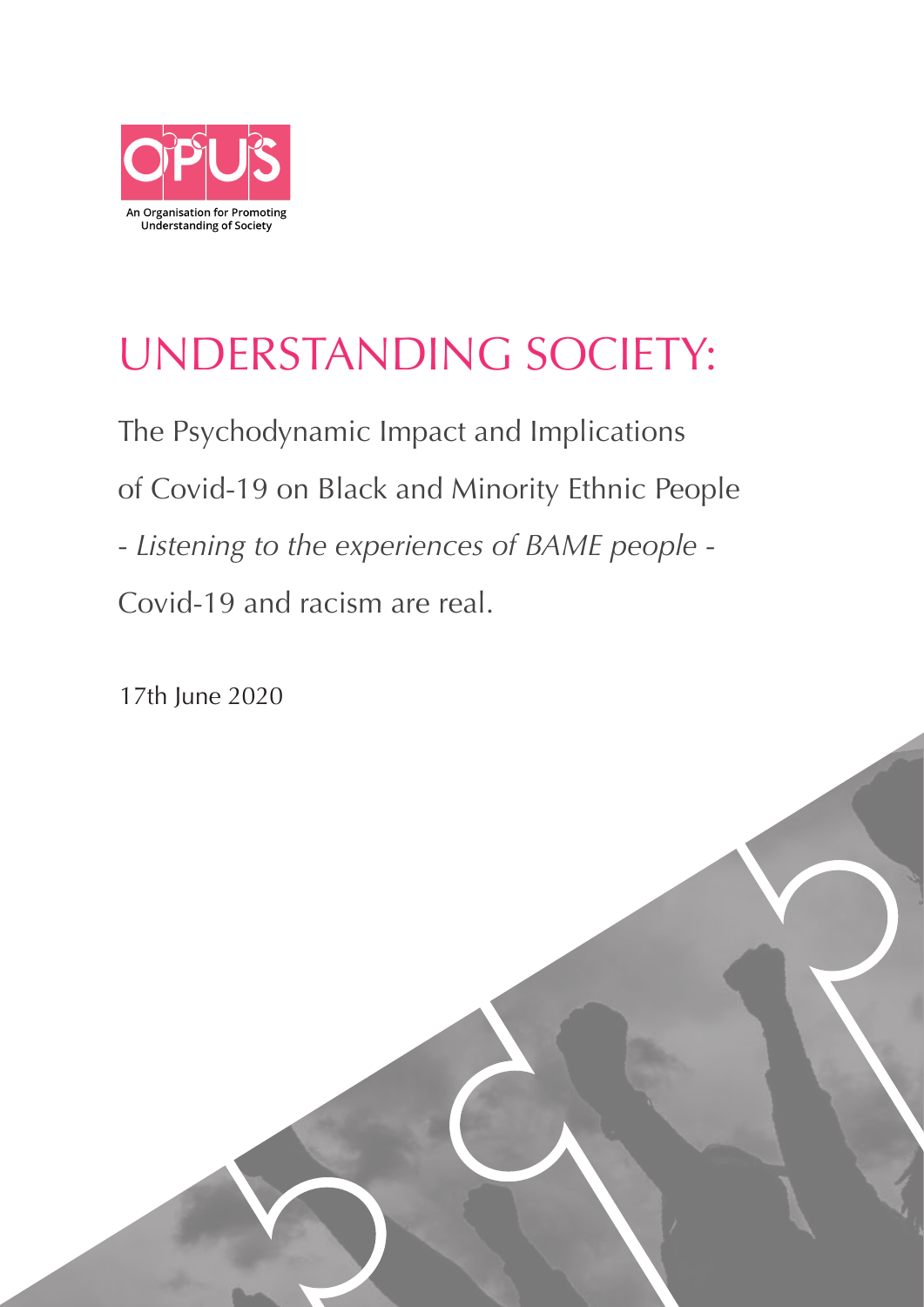## OPUS SEMINAR 17TH JUNE 2020



**Authors:**



**Augustine Sagoe**

Augustine Sagoe is an independent Organisational, Leadership and Mental Augustine provides Group Relations Learning, several Group Relations Conferences nationally and internationally. His current research interest is on Conscious and Unconscious Racism and the Psychological Impact of COVID 19 on BAME organisations.

Augustine has been a Director/ Trustee of OPUS since 2014.



#### **Leslie Brissett**

Leslie Brissett is the Director of the Group Relations Programme, Company Secretary and Principal Consultant Researcher at the Institute's Dynamics at Board Level programme, from which an edited volume is  $\widetilde{\mathsf{b}}$ ng published by Routledge in 2020. He applying Tavistock thinking to explore what it and organisational systems. COVID-19 and Black Lives Matter provide a rich compost identification and its deployment to limiting and control the availability of resources.

### INDEX

| INTRODUCTION                                           | 3              |
|--------------------------------------------------------|----------------|
| <b>LISTENING SPACE</b><br>Large Group and Small Groups | $\overline{4}$ |
| KEY THEMES / QUESTIONS                                 | 5              |
| CONCLUSION                                             |                |

**OPUS** - An Organisation for Promoting Understanding of Society is an educational charity (no. 282415) founded in 1975 to promote understanding of society. It encourages reflective citizenship as a way for people to take more personal and collective responsibility for the common good – through active involvement in society and its institutions, rather than self-interested behaviour.

**OPUS** provides a combination of education, training, academic research, publication, public events and organisational consultancy. OPUS Listening Post methodology is now in regular use in over 30 countries around the world.

**www.opus.org.uk**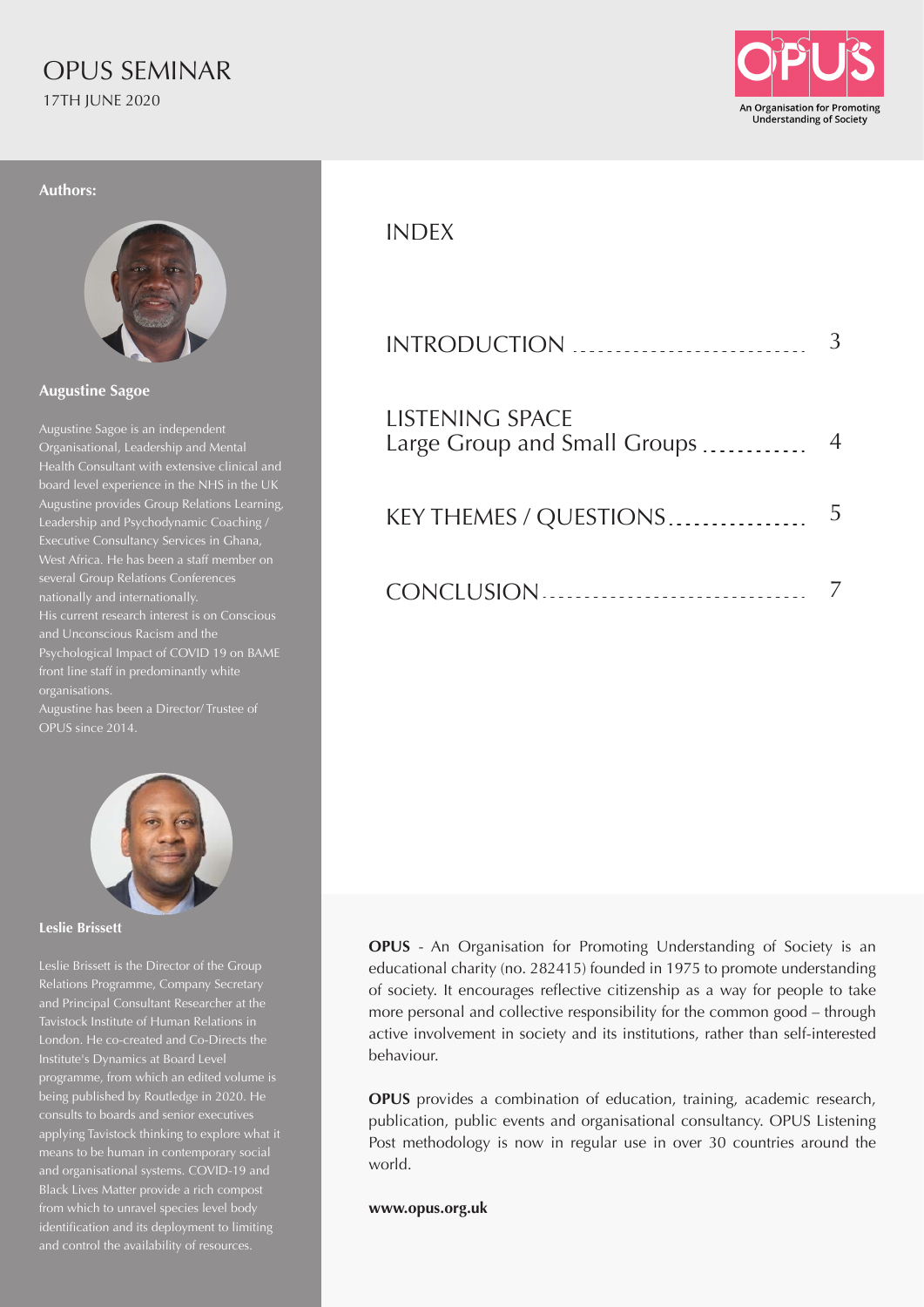

#### **INTRODUCTION:**

Public Health England's <u>recent report</u> on Covid-19 shows a disproportionately large During the recent worldwide outbreak of the Coronavirus and its associated Covid-19 disease, there has been an unexpected spotlight on racism. The death of George Floyd, an unarmed African-American man at the hands of the Minneapolis police in the USA has sparked widespread 'Black Lives Matter' protests in many countries. In the UK, number of deaths and hospital admissions for people from Black and Minority Ethnic communities.

This seminar was organised by Augustine Paapa Sagoe, Director and Board Member of OPUS: an Organisation for Promoting Understanding of Society, in collaboration with Leslie Brissett Director of the Group Relations Programme at the Tavistock Institute of Human Relations. The event was hosted on the Zoom web conference platform by OPUS. OPUS aims to develop a deeper understanding of conscious and unconscious organisational and social dynamics; and to promote reflective citizenship – using this understanding to enable individuals to act authoritatively and responsibly as members of society.

A total of 100 people were pre-registered to attend. On the actual day 77 participants from several different countries on four continents joined the online discussions. We listened to and reflected on various views on the two pandemics of Covid-19 and racism in our societies.

The purpose of the event was, in a very traditional OPUS way, to offer a space for BAME and white participants to share their pre-occupations as citizens on a conscious and unconscious level. The seminar provided an opportunity for us to make sense of what is going on in our societies during these unprecedented times.

The paper aims to give a flavour of the event and does not seek to be a detailed review.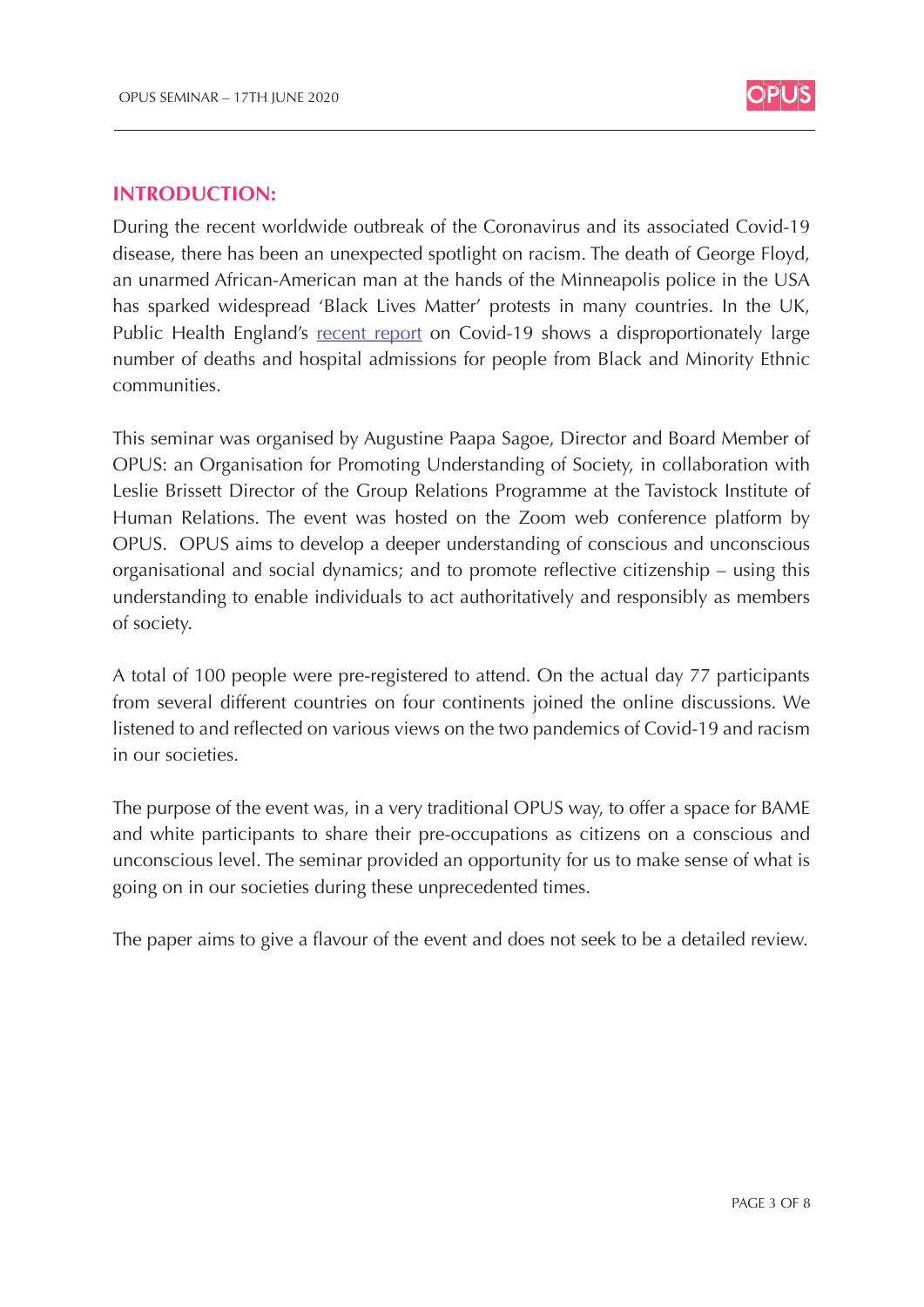![](_page_3_Picture_1.jpeg)

#### **LISTENING SPACE – LARGE GROUP AND SMALL GROUPS**

Most of the participants were able to find their voices either in the large group or small breakout groups or to communicate their thoughts in writing on the Zoom 'Chat' section. The seminar was divided into three sessions.

In the large and small breakout groups, we touched on two key issues:

- Racism and Covid-19
- People's experiences and, or, association with them.

The preoccupation was overwhelmingly on racism ("I can't breathe"; 'calling 'Mama' is a call to all to hear the voices of Black people.")

Thinking about race and class is a powerful nexus of concepts that have underpinned the development of the British Empire and the existence of the role of the UK in the construction and development of the global order. Covid-19 has enhanced the need to think about the role of the UK in the global network and the potential to work collaboratively to make sense of the next stage of our development.

A participant from South Africa said that the meaning of Whiteness is changing. This is a challenge as it means that there is now a need to consider where the container for difficult feelings of and about Whiteness has to be placed – for the concept to be meaningful, or not.

The perspectives of some Asian participants were from three angles. Firstly, the experience of an Asian who feels White until it is otherwise pointed out. Secondly, intra-Asian prejudices existed between an already-established Asian community in the UK and Asians who migrated from East Africa to settle in the UK much later. Thirdly, there was prejudice by the East African Asians towards the Black community in East Africa. The East African Asians perceived themselves as being a buffer between the Whites and the Blacks (indentured Asian servitude).

The participants noticed that the system run by the Whites was designed to keep indigenous Black Africans deficient in key skills, to keep them on the lowest rung of the economic ladder, and denigrated.

The Jewish perspective was that of Anti-Semites. Anti-Semites had socially and physically dehumanised and labelled Jews. For example, Jews were forced to wear yellow stars to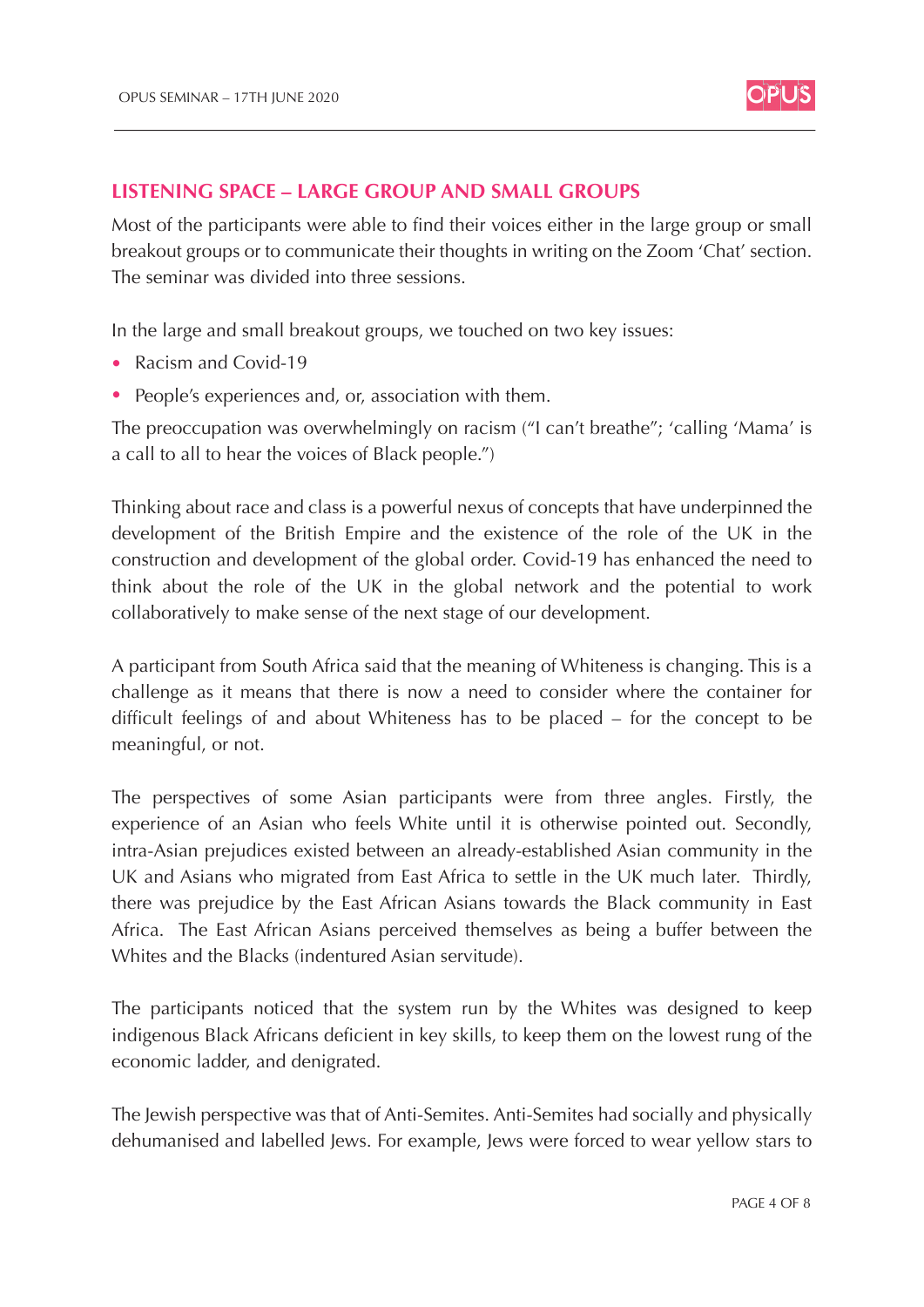![](_page_4_Picture_1.jpeg)

make them identifiable for discriminatory action. This act pre-supposed that Jews were not always easily recognised by so called native White populations.

Black people are easily identified because of the colour of their skin ("We don't need stars to be identified"). A Black person's view was, "we can never enjoy the simplicity and peace of being invisible outside of our own continent

A participant from the USA described that almost six decades ago Dr King wrote the following from his jail in Birmingham: "First, I must confess that over the past few years I have been gravely disappointed with the White moderate. I have almost reached the regrettable conclusion that the Negro's great stumbling block in his stride toward freedom is not the White Citizen's Councillor or the Ku Klux Klanner, but the White moderate.," Today, if we should refer to this observation and find it to be true now as it was some six decades ago, then we should note that we are all as much complicit in perpetuating this state of the struggle, as our "White moderate" compatriots. How? You may ask: Most of us persistently see this struggle solely as a Black struggle, rather than a struggle to save Humanity.

#### **KEY THEMES / QUESTIONS**

- Race is a complex matter that infuses many areas of social life. In the context of the Covid-19 pandemic, race has moved to the forefront in how we think about its impact on society as a whole.
- The notions of Blackness and Whiteness are difficult to make sense of as the emotions involved are often experienced as paralysing.
- "Black Lives Matter" has opened the way for a collective encounter between "allies" to address inter-connected dynamics of identity.
- People are struggling to make sense of why approaches and thoughts on racism are different this time. What is the impact of Covid-19 on the capacity to think about race?
- Radical thoughts such as abolishing the monarchy and eradicating private school education as the symbols and processes of perpetuating racist thinking exist, how do we examine those?
- Fear about an underlying racist policy systematically to eradicate Black populations by any means necessary. This fear is manifesting as a deep suspicion of immunisation programmes targeting Black populations worldwide.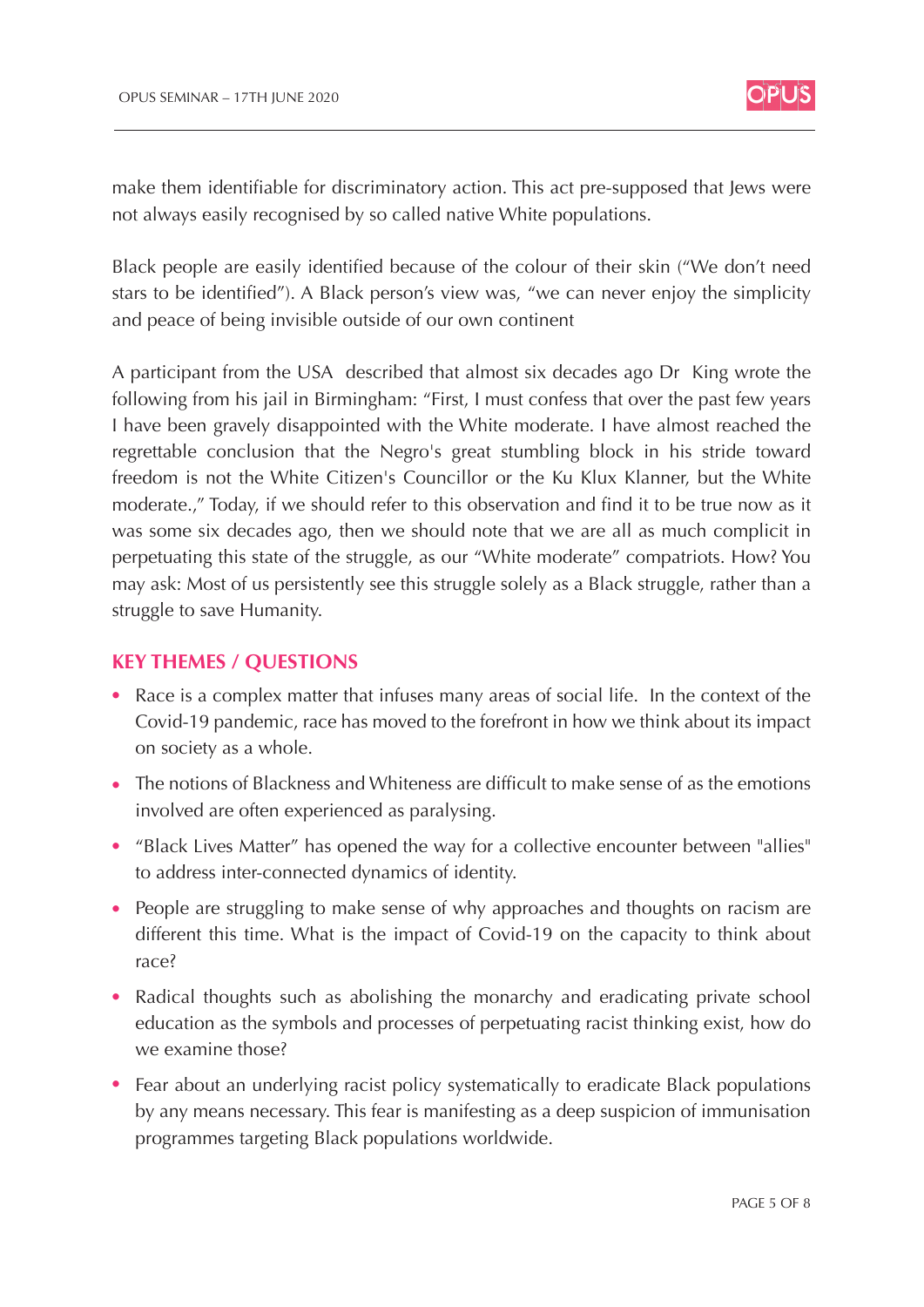![](_page_5_Picture_1.jpeg)

- Class system and its impact on White "guilt" in particular. The role of the dynamics of shame and guilt, in general, need to be thought about in the context of Covid-19 and its disproportionate impact on Black and Minority Ethnic communities.
- People of colour stating how tiresome it is trying to explain to White folk how they felt and, irritated that they had to do the educating.
- Where is the "Knowing and Caring" leadership? When are White people going to demonstrate and call for this sort of leadership?
- When will White people demand true equality for both Blacks and Whites?
- Where are the projections located? How are the police unconsciously mobilised to maintain the brutalities in the system?

Whites are in control of economic, social, political, judiciary and media power.

- A powerful question- where did White people get the psychotic imagination to constantly reinvent vicious structures for oppression?
- The powerful image of a Blackman carrying a Whiteman to safety is a profound reminder of our humanity.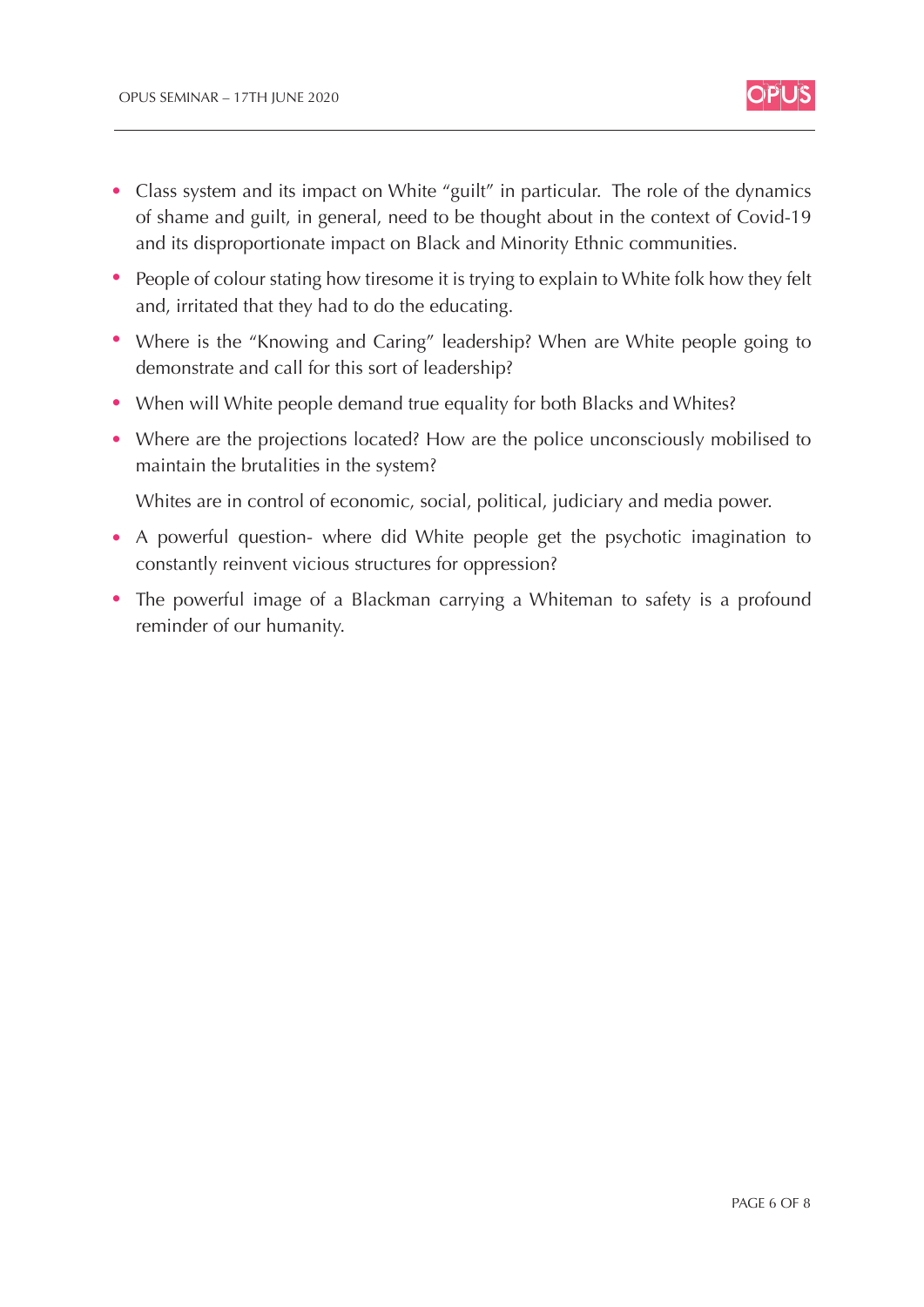![](_page_6_Picture_1.jpeg)

#### **CONCLUSION**

The event demonstrated that when difference, especially of colour is named, it could enable individuals or a group to look at their own differences, and thereby provide some insights into their own internal dynamics.

We see anger represented by the protesters and the pulling down of statues and, at the same time, we see a need to make sense of the ongoing projections of one group into another, with a view to doing something about the resulting injustice.

It showed that by providing a listening space during this unprecedented period, individuals and groups can begin to think about the plight of black people:- the denigration, the killings, the inequalities, and racism; and their role in understanding society. One can choose to be a bystander, turn a blind eye, or pay attention to the anxieties and tensions that are inherent in being a reflective citizen.

The overwhelming desire of participants is for society as a whole to come together to deepen their understanding of what is going on in the world today in order to bring about change.